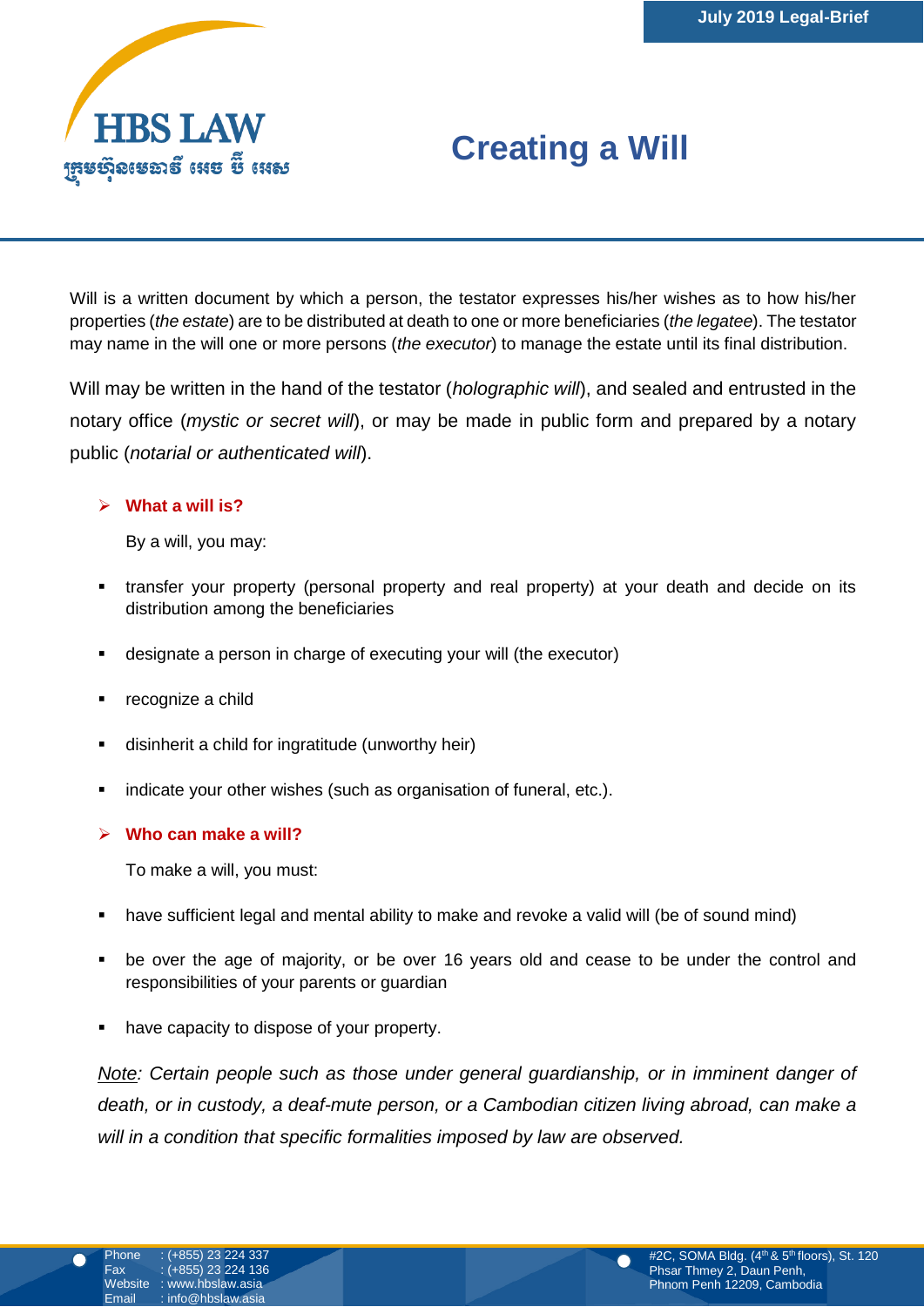#### **How to write a will?**

Your will must be written. You can create your own will or let it be drawn up by a notary public.

#### *Creating your own will (holographic will)*

To be valid, the will must be entirely written, dated (day, month, and year) and signed in your own handwriting.

You may also make your will secret (*mystic or secret will*). You sign your will, seal it in an envelope, and give to a notary public in the presence of two witnesses, along with a statement that it is your will.

#### *Will drawn up by a notary public (notarial or authenticated will)*

You dictates the provisions of your will to a notary public in the presence of two witnesses. Once the will have been read by the notary public in your presence and the witnesses', all sign the will in each other presence.

#### **What are in the estates?**

 $\mathbf{y}$   $\mathbf{y}$   $\mathbf{y}$   $\mathbf{y}$   $\mathbf{y}$   $\mathbf{y}$   $\mathbf{y}$   $\mathbf{y}$   $\mathbf{y}$   $\mathbf{y}$   $\mathbf{y}$   $\mathbf{y}$   $\mathbf{y}$ Your will must only relate to the property you personally own:

- Movables (vehicles, shares, money, etc.)
	- Immovable (lands, houses, apartments, etc.)

We note that the law reserves a portion of the estate (*the reserved portion*) to certain categories of heirs (*the mandatory heirs*).Thus, in the presence of mandatory heirs, only the available portion (portion exceeding the reserved portion) that can be freely given to anyone.

The reserved portion allows the protection of close family and guarantees the respect of minimal succession equality. The rate of the reserved portion varies according to the number of the mandatory heirs.

#### **How to revoke a will?**

You may at any time revoke your will in whole or in part by:

- **naking a new will which revokes the previous**
- transferring or destroying the estate
- **EXED** intentionally destroying the holographic will (burn or tear the will etc.)
- *\* To avoid any risk of invalidation, you may ask our HBS NOTARY PUBLIC for an advice to write your will.*

*Our team has extensive experiences in assisting client in this matter. Do not hesitate to contact us if you have any question. HBS Law*

*The information provided is for information purposes only, and is not intended to constitute legal advice.*